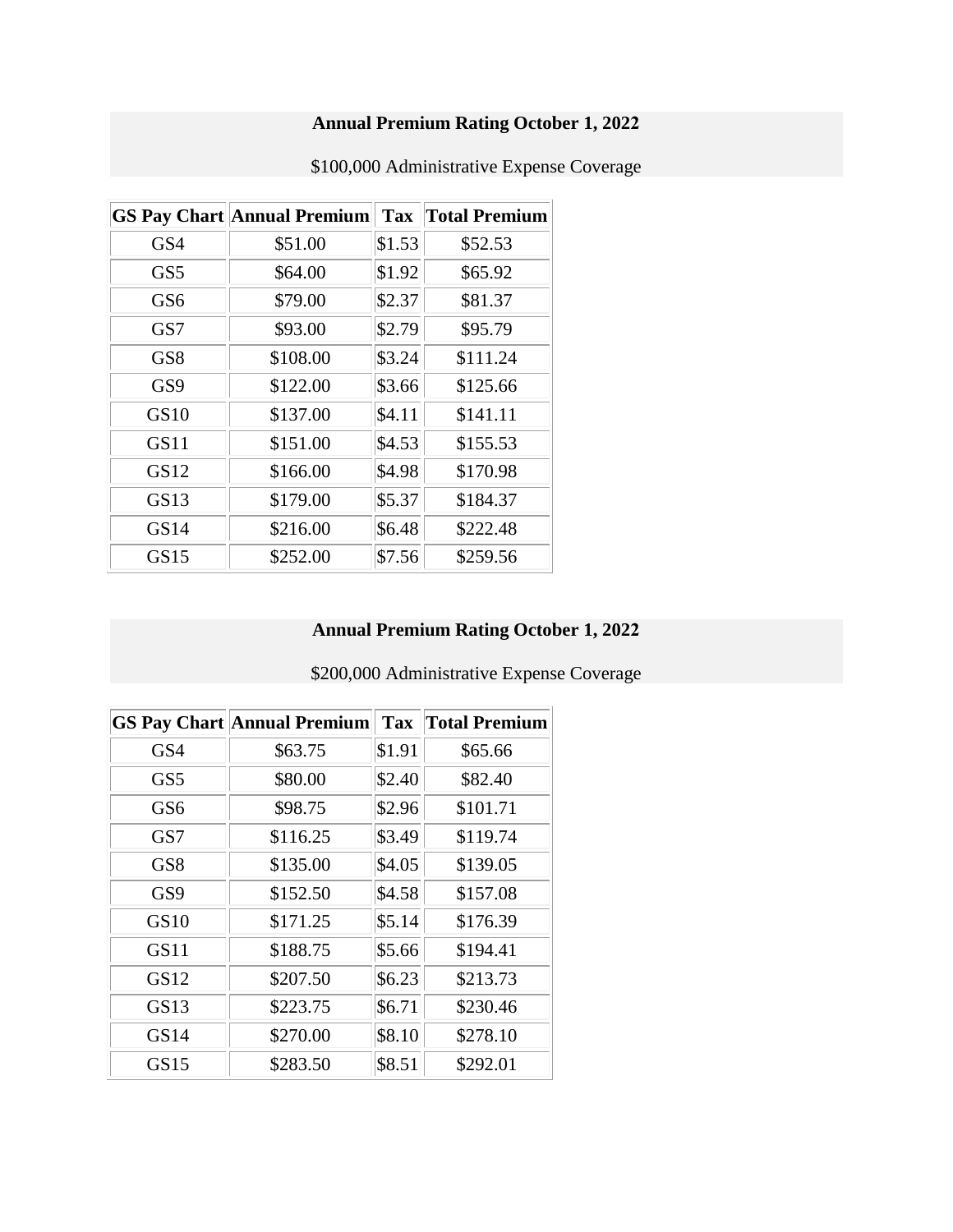#### **80% Premium Rating Coverage Purchased between February 1 and March 31, 2022**

|                  | <b>GS Pay Chart Annual Premium</b> |        | <b>Tax Total Premium</b> |
|------------------|------------------------------------|--------|--------------------------|
| GS4              | \$40.80                            | \$1.22 | \$42.02                  |
| GS <sub>5</sub>  | \$51.20                            | \$1.54 | \$52.74                  |
| GS <sub>6</sub>  | \$63.20                            | \$1.90 | \$65.10                  |
| GS7              | \$74.40                            | \$2.23 | \$76.63                  |
| GS <sub>8</sub>  | \$86.40                            | \$2.59 | \$88.90                  |
| GS <sub>9</sub>  | \$97.60                            | \$2.93 | \$100.53                 |
| GS <sub>10</sub> | \$109.60                           | \$3.29 | \$112.89                 |
| GS11             | \$120.80                           | \$3.62 | \$124.42                 |
| GS12             | \$132.80                           | \$3.98 | \$136.78                 |
| GS13             | \$143.20                           | \$4.30 | \$147.50                 |
| GS14             | \$172.80                           | \$5.18 | \$177.98                 |
| GS15             | \$201.60                           | \$6.05 | \$207.65                 |

\$100,000 Administrative Expense Coverage

### **80% Premium Rating Coverage Purchased between February 1 and March 31, 2022**

### **\$200,000 Administrative Expense Coverage**

|                 | <b>GS Pay Chart Annual Premium</b> | <b>Tax</b> | <b>Total Premium</b> |
|-----------------|------------------------------------|------------|----------------------|
| GS4             | \$51.00                            | \$1.53     | \$52.53              |
| GS <sub>5</sub> | \$64.00                            | \$1.92     | \$65.92              |
| GS <sub>6</sub> | \$79.00                            | \$2.37     | \$81.37              |
| GS7             | \$93.00                            | \$2.79     | \$95.79              |
| GS <sub>8</sub> | \$108.00                           | \$3.24     | \$111.24             |
| GS <sub>9</sub> | \$122.00                           | \$3.66     | \$125.66             |
| GS10            | \$137.00                           | \$4.11     | \$141.11             |
| GS11            | \$151.00                           | \$4.53     | \$155.53             |
| GS12            | \$166.00                           | \$4.98     | \$170.98             |
| GS13            | \$179.00                           | \$5.37     | \$184.37             |
| GS14            | \$216.00                           | \$6.48     | \$222.48             |
| GS15            | \$226.80                           | \$6.80     | \$233.60             |